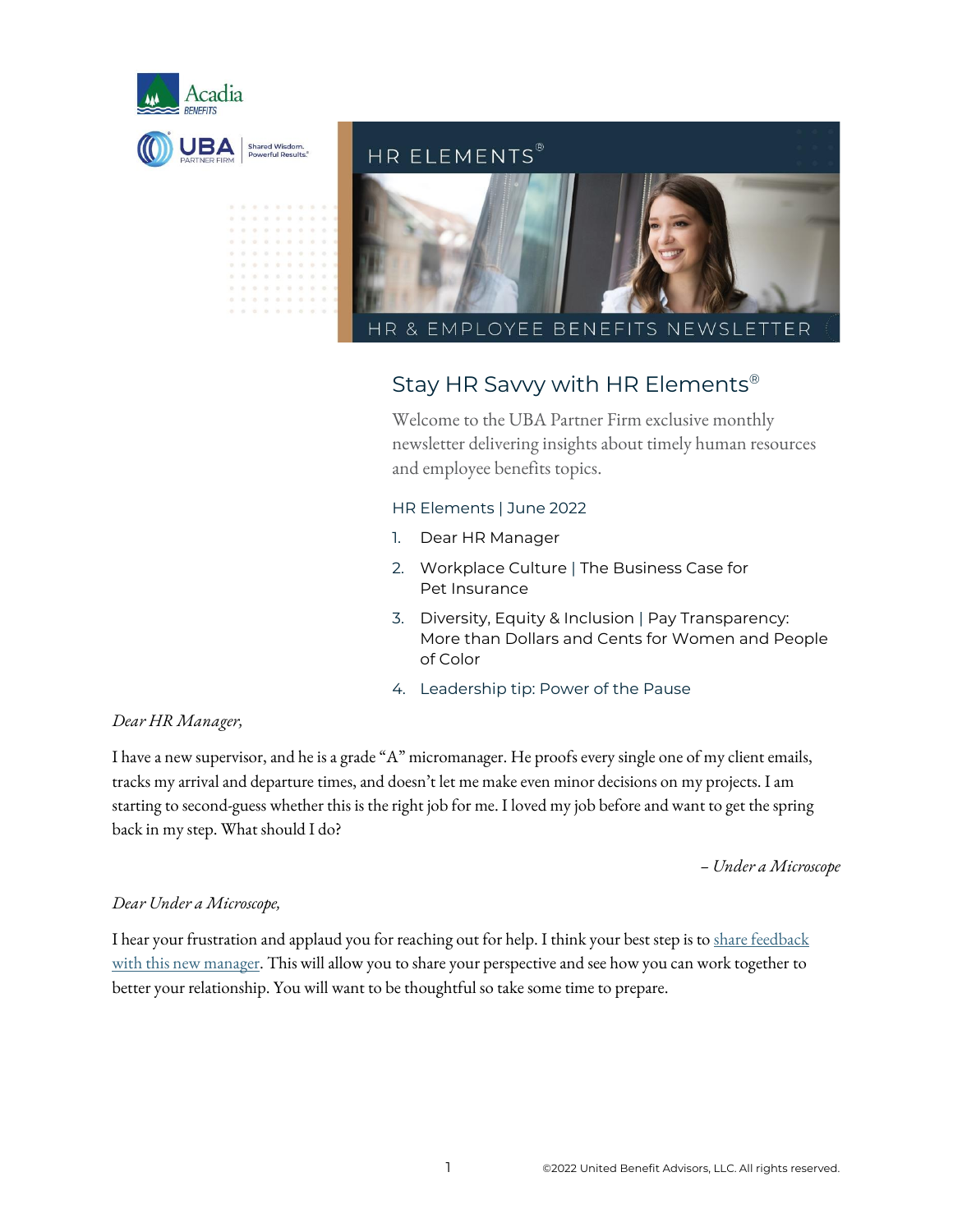

I recommend these three tips:

#### 1. Prioritize your areas of concern.

Instead of approaching with a laundry list of complaints, I recommend considering the top three areas you would like to discuss. One strategy? Choose the issues that have the most significant impact on your day-to-day work.

#### 2. Use "I" statements.

Instead of pointing out flaws, tell your manager how situations negatively affect your work. Use *impact* language, such as "I am more productive when…" or "The environment I need to be successful is…". Ask for what you need. It sounds like autonomy on your projects is at the top of your list.

#### 3. Set your boundaries.

Your experience thus far shows that your manager *wants* to be involved. Use your burgeoning leadership skills to set regular check-ins and proactively "invite" him into your work ahead of time. Managing up in this format gives you control over the timing and frequency of his involvement.

I hope this conversation is the start of a new working relationship. Remember, it is easy to fall back on old habits. So, you may need to reinforce your concerns in a future conversation. Work relationships take time and commitment to build, just like personal connections.

*– HR Manager*

## Workplace Culture | The Business Case for Pet Insurance

Gym reimbursements, hotel discounts, mental health resources, and more options in today's competitive benefits packages offer more than yesteryear's standard health insurance package. Cutting-edge companies understand that their employees are unique and that they need to provide various benefits to meet their interests and needs. One such interest to consider is the animals that patiently wait at home.

Almost 70% of American households have a pet. Yet, research shows that less than 15% of companies currently offer pet insurance as a benefit, although it aligns with many of employees' top values, including family and financial health.

If pet insurance has not made it to your slate of voluntary offerings, this is your opportunity to rethink the proposition.

Three reasons you should add pet insurance to your company benefits package.

1. Pets are family, too.

Pet adoption rates have risen dramatically as many employees spent more time at home over the last few years. The American Society for the Prevention of Cruelty to Animals noted that 20% of American households added a pet to their hom[e during COVID-19.](https://www.benefitnews.com/news/employees-are-demanding-pet-insurance-benefits-as-covid-19-continues) And a whopping 78% of owners consider their pets to be a member of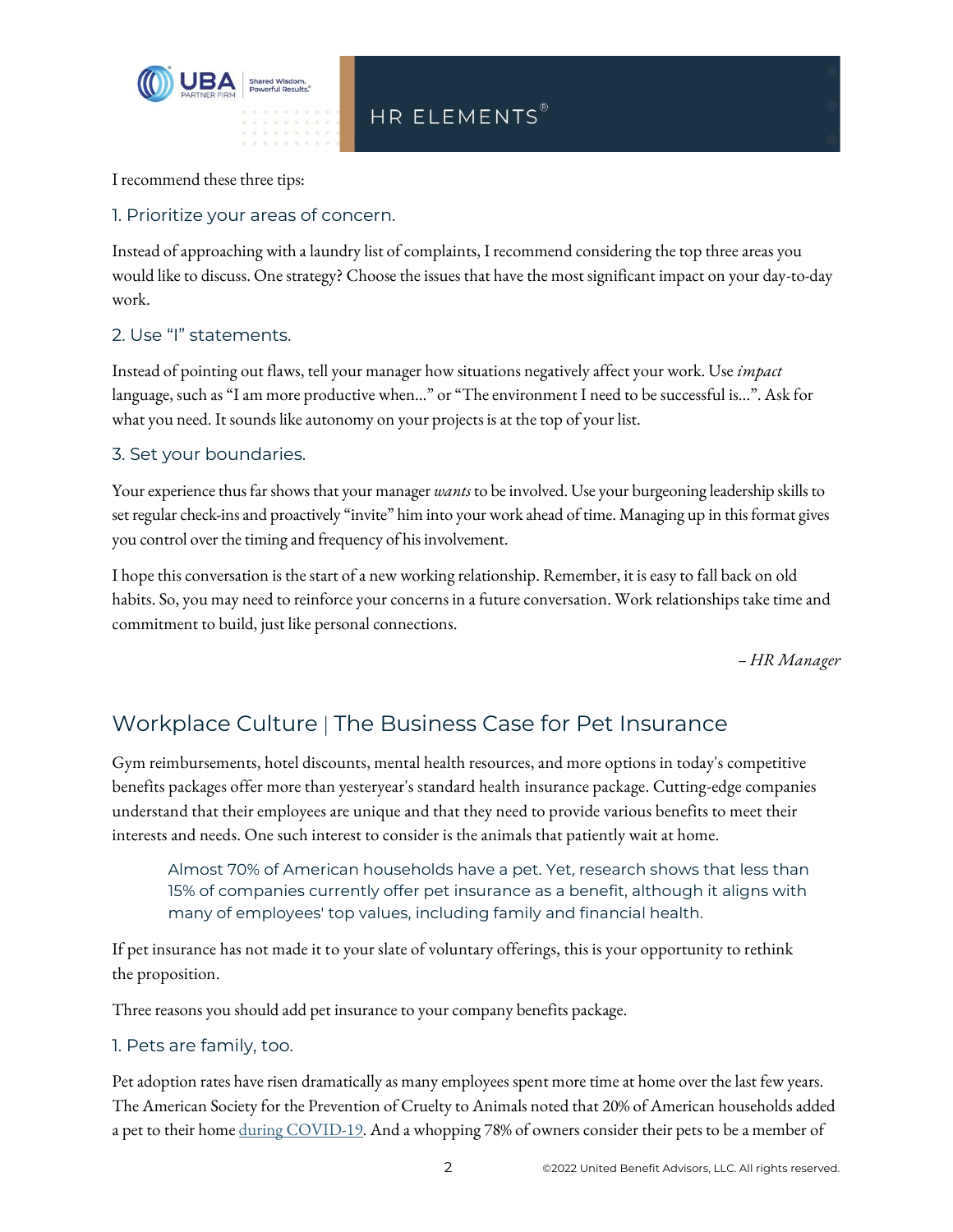

# HR ELEMENTS®

their family. Employees devote time, attention, and money on their loyal companions. Companies are missing the mark if they are not considering how they can support this important member of the family.

2. Employees are concerned about finances.

[MetLife's U.S. Employee Benefits Trends Study](https://www.metlife.com/employee-benefit-trends/2022-employee-benefit-trends/) identified finances as the *top* employee concern, surpassing mental and social health worries. The increased cost of living in many locales and inflation have ignited the fire. Employees are in dire need of a financial break and medical expenses for pets can be expensive. [A recent study](https://lendedu.com/blog/best-pet-insurance/) by LendEDU uncovered that almost half of pet owners expect their animal's healthcare costs to be the same or more as their own. Sudden, unplanned expenses – for humans and for pets – can be crippling. Pet insurance can als[o provide peace of mind,](https://www.propertycasualty360.com/2020/10/23/how-pet-insurance-promotes-employee-financial-wellness/?slreturn=20220414111754) decreasing the mental anguish of unexpected expenses.

3. Pet insurance is a low-cost voluntary benefit.

[Adding a new benefit](https://www.hrdive.com/news/could-employer-subsidized-pet-insurance-be-a-talent-lure/601544/) may sound like it would blow up your budget. The good news is that pet insurance comes in a variety of offerings, ranging in monthly cost and coverage. Employers can determine how much of the monthly premium (if any) they want to pay, and employees get access to discounted coverage.

Offering pet insurance to your employees is a kind gesture that acknowledges who and what is important to them. If your company has not jumped on the pet insurance bandwagon yet, this may be your cue to build that business case.

## Diversity, Equity & Inclusion | Pay Transparency: More than Dollars and Cents for Women and People of Color

Pay transparency is a hot topic in the employment world[. WorldAtWork describes pay transparency](https://www.mercer.us/content/dam/mercer/attachments/north-america/us/us-2022-the-case-for-pay-transparency.pdf) as the "degree to which employers are open about what, why, how and how much employees are compensated — and to what degree they allow employees to share that information with others." This topic is especially controversial because many companies have kept their pay practices under lock and key. However, withholding pay information puts women and people of color at a disadvantage in the workplace. Pay transparency encourages a fairer approach to determining pay and supports a more diverse, equitable, and inclusive population.

Underrepresented groups are most at risk when salary information is not disclosed during the hiring process.

The National Women's Law Center reports that women are less likely than white men to negotiate their job offers. This leaves money on the table and may also mean that they are paid below market levels. When women do negotiate, they tend to ask for less than their equally qualified white male peers. Providing access to the salary range for a role enables women to evaluate their options and make data-driven decisions. Additionally, employees who accept a new job can be confident that their offer is fair.

The Society for Human Resource Management (SHRM) [reported](https://www.shrm.org/resourcesandtools/hr-topics/compensation/pages/pay-equity-audits-and-transparency-foster-trust-shrm-research-shows.aspx) that almost 25% of workers discovered that they were paid less than a colleague of a different gender in the same job with the same experience.